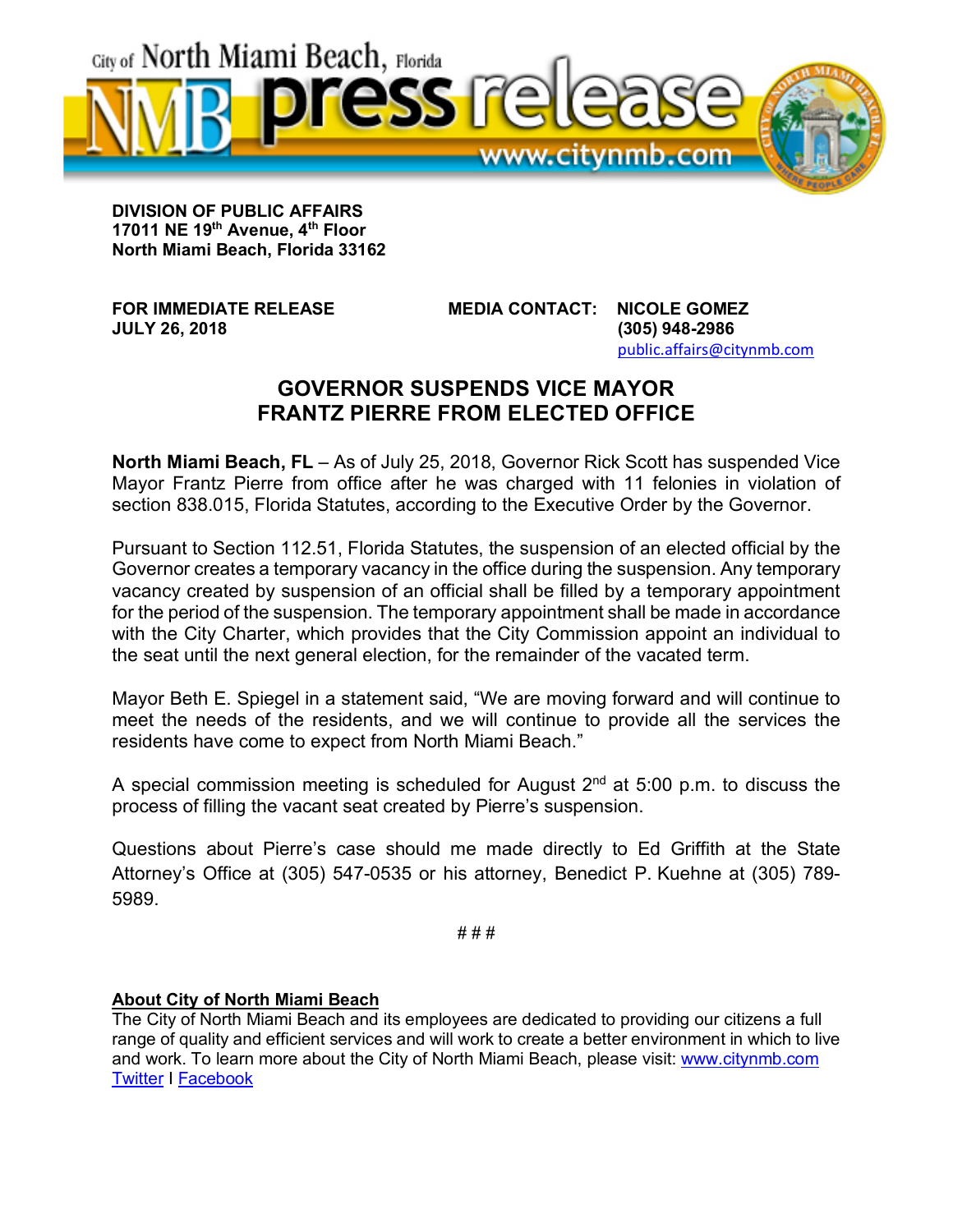## STATE OF FLORIDA **OFFICE OF THE GOVERNOR EXECUTIVE ORDER NUMBER 18-215**

WHEREAS, Frantz Pierre (Pierre) is presently serving as City Commissioner for the City of North Miami Beach, Florida; and

WHEREAS, on July 25, 2018, Pierre was arrested for: Bribery, a second-degree felony in violation of section 838.015, Florida Statutes; Unlawful compensation or reward for official behavior, a second-degree felony in violation of section 838.016 (1), Florida Statutes; Organized Scheme to Defraud, a third-degree felony in violation of section 817.034, Florida Statutes; Grand Theft, a third-degree felony in violation of section 812.014, Florida Statutes; and seven counts of Money Laundering, each a third-degree felony in violation of section 896.101, Florida Statutes; and

WHEREAS, section 112.51(2), Florida Statutes, provides that the Governor may suspend from office any elected municipal officer who is arrested for a felony related to the duties of office; and

WHEREAS, it is in the best interests of the residents of the City of North Miami Beach, and the citizens of the State of Florida, that Pierre be immediately suspended from the public office, which he now holds, upon the grounds set forth in this executive order.

> Jul 25 PH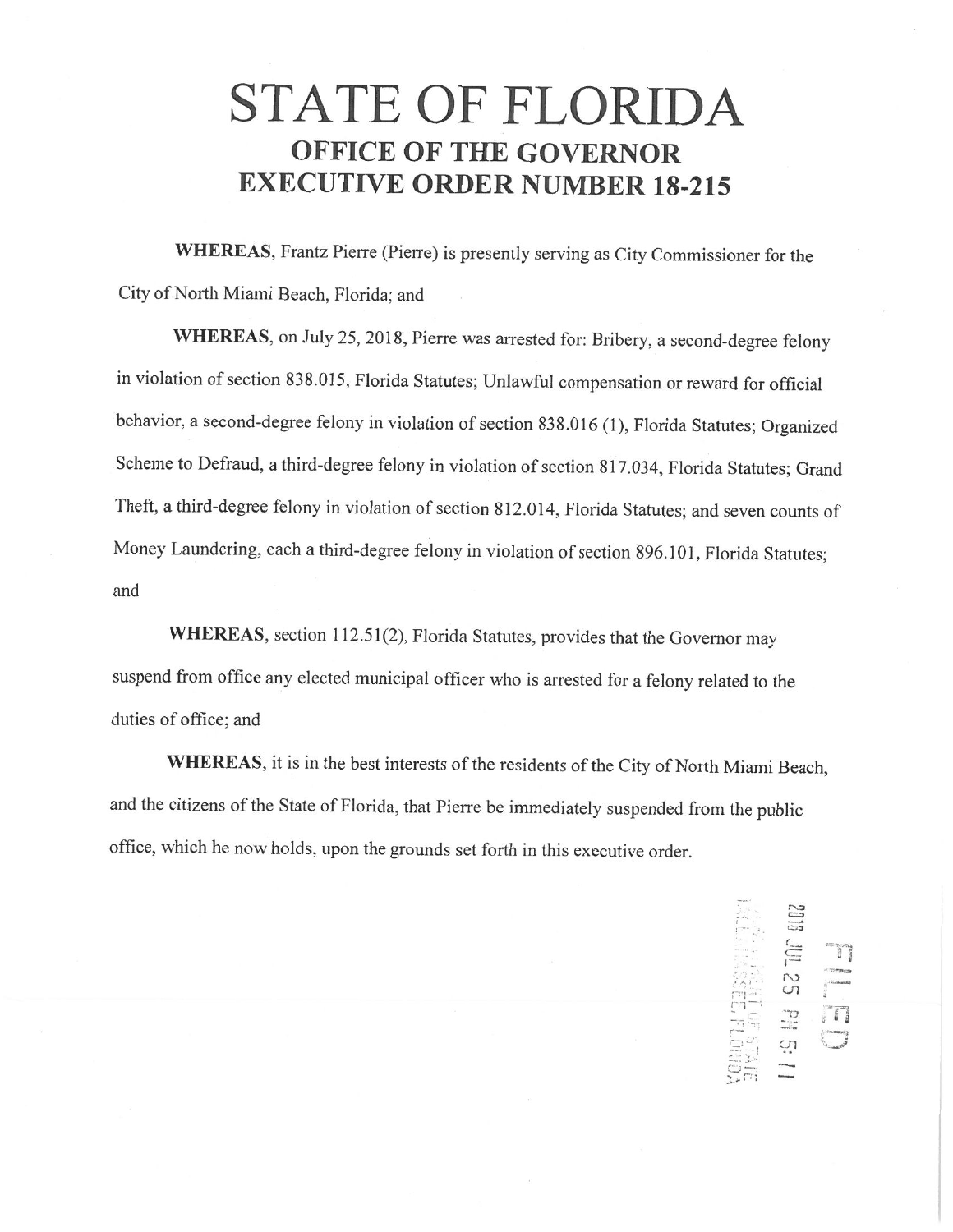NOW, THEREFORE, I, RICK SCOTT, Governor of Florida, pursuant to section 112.51, Florida Statutes, find as follows:

- A. Frantz Pierre is, and at all times material hereto was, a City Commissioner for the City of North Miami Beach, Florida.
- **B.** The office of City Commissioner for the City of North Miami Beach, Florida, is within the purview of the suspension powers of the Governor, pursuant to section 112.51, Florida Statutes.
- C. The attached arrest warrant and affidavit, which is incorporated as if fully set forth in this Executive Order, alleges that Pierre committed felonies, in violation of the laws of the State of Florida.
- D. On July 25, 2018, Pierre was arrested for: Bribery, a second-degree felony in violation of section 838.015, Florida Statutes; Unlawful compensation or reward for official behavior, a second-degree felony in violation of section 838.016 (1), Florida Statutes; Organized Scheme to Defraud, a third-degree felony in violation of section 817.034, Florida Statutes; Grand Theft, a third-degree felony in violation of section 812.014, Florida Statutes; and seven counts of Money Laundering, each a third-degree felony in violation of section 896.101, Florida Statutes.

BEING FULLY ADVISED in the premises, and in accordance with the Constitution and the Laws of the State of Florida, this Executive Order is issued, effective immediately:

Section 1. Frantz Pierre is suspended from the public office, which he now holds, to wit: City Commissioner for the City of North Miami Beach, Florida.